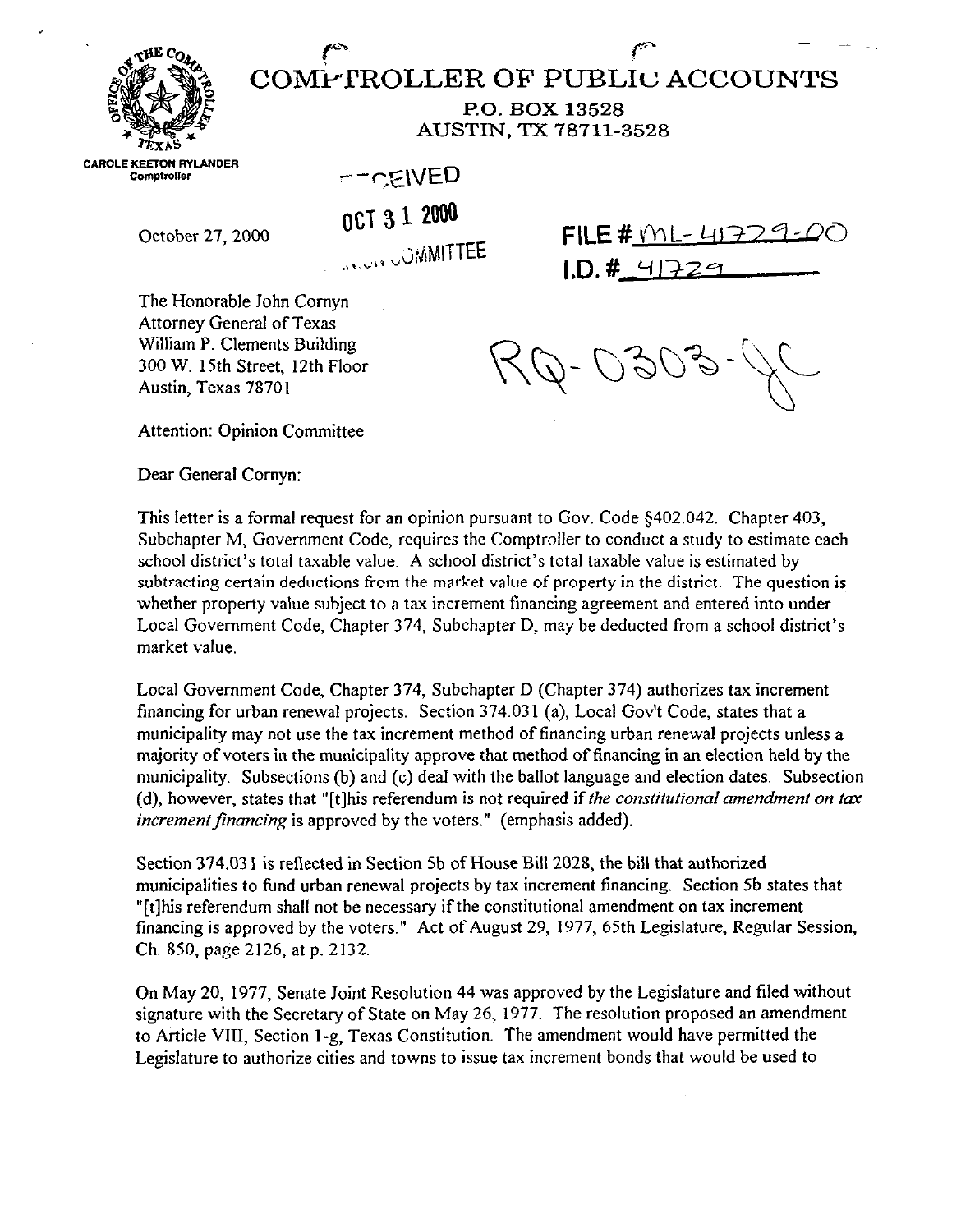Honorable John Comyn October 27, 2000 Page 2

redevelop blighted areas. These bonds were to be repaid from "tax increments," as that term was defined by the Legislature. The proposed amendment would have barred cities and towns from repaying these bonds with tax revenues, utilities revenues, or service revenues, and stated that the issuance of tax increment financing bonds did not create a charge against the general credit or taxing powers of any city or town or the state. 65th Leg,, R. S. 1977, S.J.R. No, 44, page 3365.

Texas voters defeated S.J.R. 44 on November 7, 1978. 66th Leg., R.S. 1979, Vol. 2, Table 2, p. 3266. Presumably, the tax increment financing method could not be used without the approval of voters in the municipality because "the constitutional amendment on tax increment financing" was defeated.

A few years after the defeat of SIR 44, however, the Texas Constitution was amended to permit tax increment financing. In 1981, Article VIII, Section l-g, was approved by voters. 68th R.S. 1983, Vol. 3, Table 2, p. 6739. That amendment permits the Legislature to authorize cities, towns, and other taxing units to grant abatements and use the tax increment financing method to finance the development of unproductive, underdeveloped, or blighted areas. Its implementing legislation is found in Chapters 3 II and 3 12, Tax Code.

Section 311.013 (f), Tax Code, provides that a taxing unit that levies taxes on land located in a tax increment financing project is not required to pay into the tax increment fund any of the taxes produced from that property. If a municipality uses the Local Gov't Code, Chapter 374, Subchapter D to finance a project, however, each taxing unit that levies taxes on land in a project area is required, under Local Gov't Code Sections 374.031 and 374.033, to pay into the tax increment fund  $all$  of the taxes produced from property located in the project area. Consequently, a school district that levies taxes on property located in a tax increment project area created under the Local Gov't Code provisions would be required to pay into the tax increment fund all taxes received from the captured appraised value of property in the project area.

Section 403.302, Gov't Code, governs the conduct of the annual school district property value study conducted by this agency. Section 403.302 (d)  $(3)$  provides for a deduction from a school district's market value of the captured appraised value of certain property located with the boundaries of a reinvestment zone created pursuant to Chapter 3 1 I, as those boundaries existed on September 1, 1999. The tax increment financing method provided by Chapter 374, Subchapter D, Local Gov't Code, would not be deductible under subdivision (3) because only reinvestment zones created and financed by a tax increment financing fund under Chapter 3 11, Tax Code, are subject to this deduction.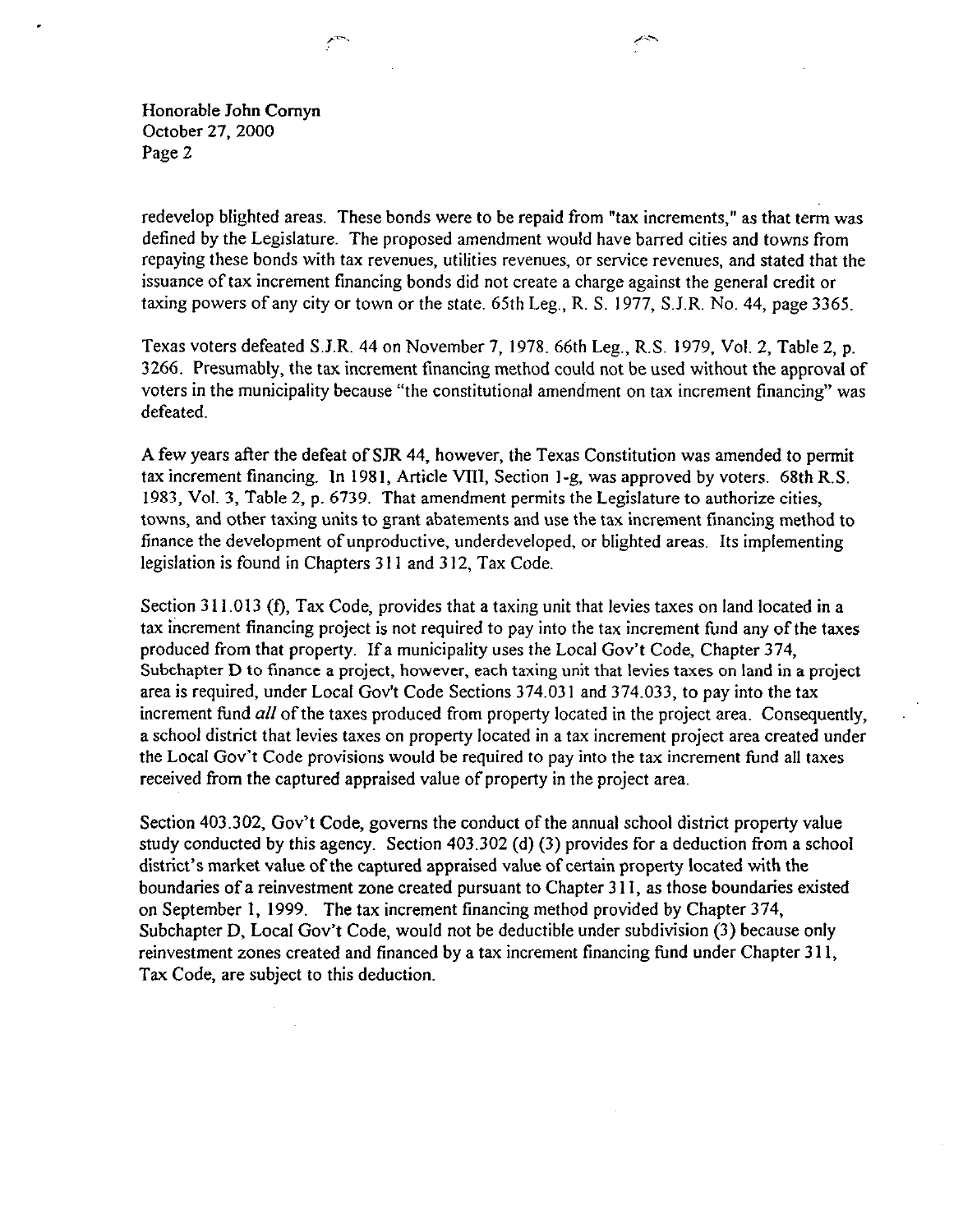Honorable John Comyn October 27, 2000 Page 3

Section 403.302 (8) requires a deduction from a school district's market value of:

[A] portion of the market value of property *not otherwise fully taxable by the district at market value because of action required by statute or the constitution of this state that, if* the tax rate adopted by the district is applied to it, produces an amount equal to the difference between the tax that the district would have imposed on the property if the property were fully taxable at market value and the tax that the district is actually authorized to impose on the property, if this subsection does not otherwise require that portion to be deducted.

Assuming a tax increment financing fund may be created either with or without an election under *Chapter 374, our first question is whether Gov't Code, Section 403.302 (d) (8) requires the deduction of the captured appraised value of property the school district is required to contribute to the tax increment fund.* Subdivision (8) appears to bar the deduction of this value. Although a school district would be required to pay all of the taxes collected on the property into the tax increment fund, the property is fully taxable by the school district at market value. However, an argument has been made that because the school district is not permitted by law to retain the taxes paid on the captured appraised value of this property, the property is not in fact fully taxable by the district.

A deduction under subdivision (8) is permissible only ifthe school district is required by state law or the Texas Constitution to take an action. If a tax increment fimd is created under Chapter 374 without the approval of a majority of voters and that law is not in effect, the school district would not be required to make payments into the tax increment fund. If the district is not required to pay into the fund, the payments may not be deducted under subdivision (8). *Therefore, if the* answer to our first question is yes, our second question is whether the provision permitting a *municipality to use Chapter 374 to finance projects using the tax increment method without the* approval of a majority of the voters in the municipality was revived by the adoption of Section *VIII, 1-g, Texas Constitution in 1981 and the subsequent recodification of the 1977 legislation in* 1987.

*If your answer to the first question is yes, our final question is whether subdivision (8) requires the Comptroller to deduct ffom a schooI district's market value the captured appraised value of property that the district is required to contribute to a tax increment financing fund approved by the voters of the municipality and created under Chapter* 374. While the school district's participation in the project would be required following a majority vote, the approval by the voters could also mean that the tax increment financing method was optional, and therefore that the school's participation was not required by statute.